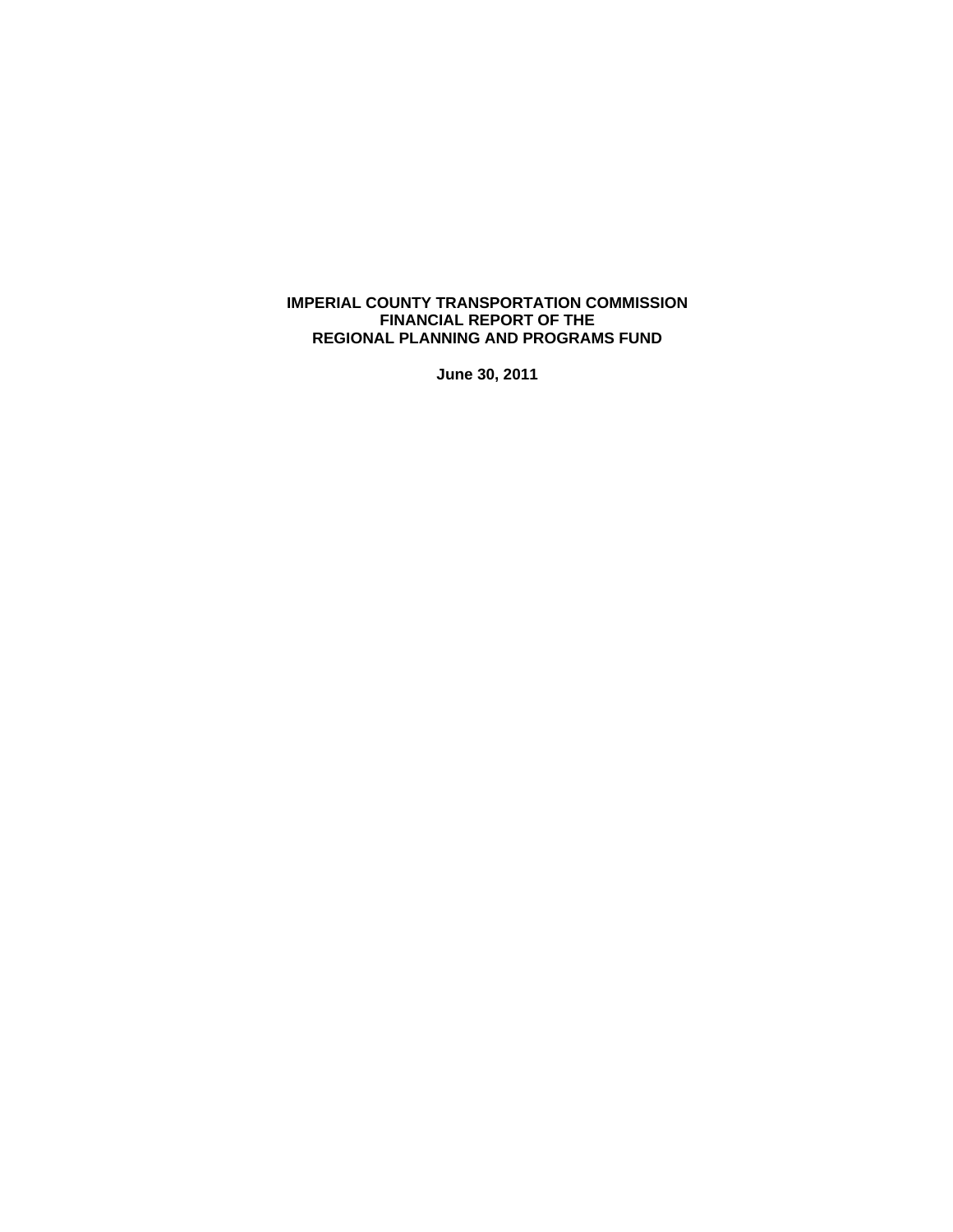# **CONTENTS**

| Page |
|------|

| <b>INDEPENDENT AUDITORS' REPORT</b>                             | 3       |
|-----------------------------------------------------------------|---------|
| <b>FINANCIAL STATEMENTS</b>                                     |         |
| <b>Balance Sheet</b>                                            | 4       |
| Statement of Revenues, Expenditures and Changes in Fund Balance | 5       |
| Notes to the Financial Statements                               | $6 - 7$ |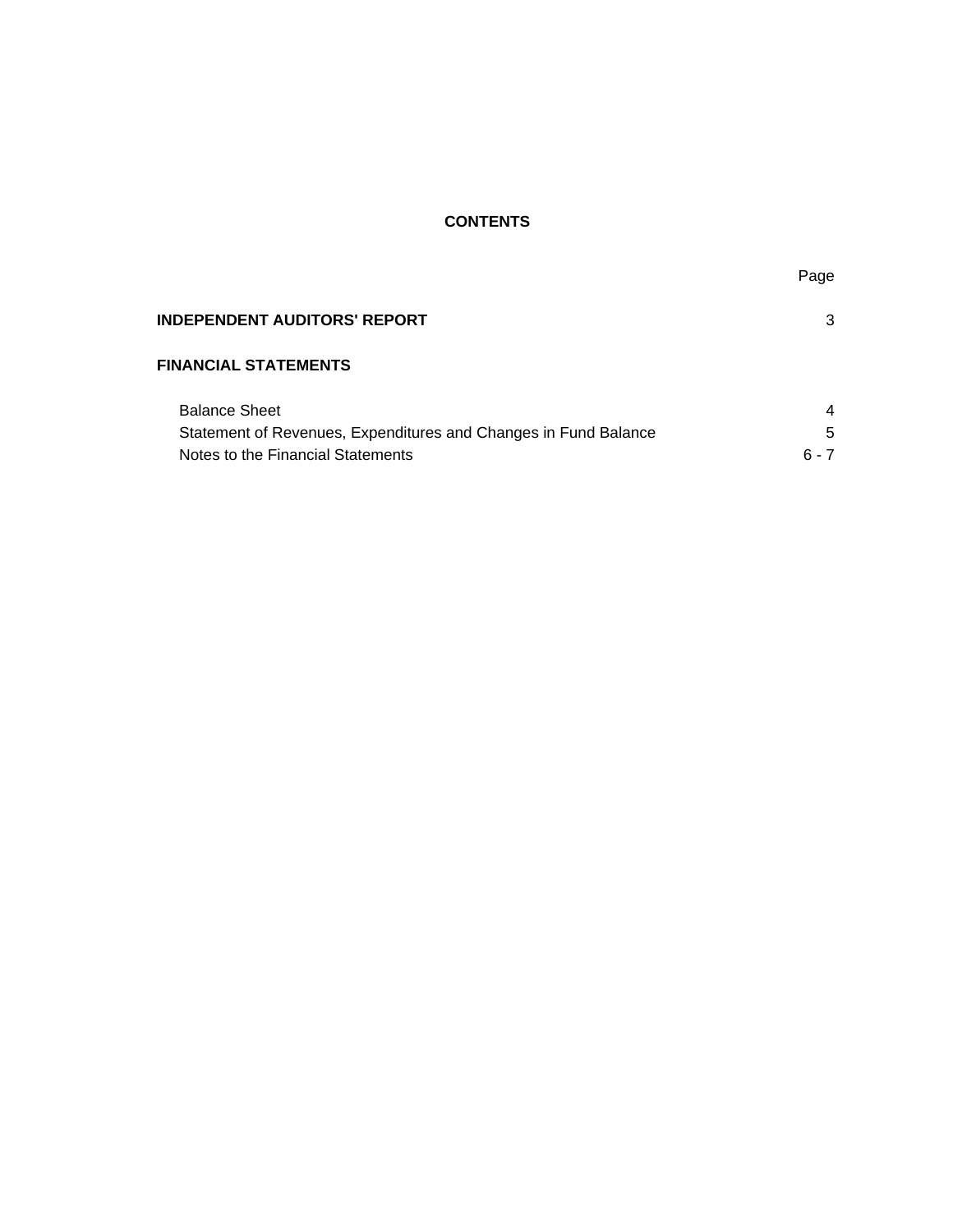

3205 South Dogwood Avenue El Centro, CA 92243 t 760.352.1021 f 760.352.3325 www.hbllp.com

# **INDEPENDENT AUDITORS' REPORT**

To the Commission Board Members County of Imperial, California

We have audited the accompanying financial statements of the Regional Planning and Programs Fund of the Imperial County Transportation Commission as of June 30, 2011, as listed in the table of contents. These financial statements are the responsibility of the Imperial County Transportation Commission's management. Our responsibility is to express an opinion on these financial statements based on our audit.

We conducted our audit in accordance with auditing standards generally accepted in the United States of America. Those standards require that we plan and perform the audit to obtain reasonable assurance about whether the financial statements are free of material misstatement. An audit includes examining, on a test basis, evidence supporting the amounts and disclosures in the financial statements. An audit also includes assessing the accounting principles used and significant estimates made by management, as well as evaluating the overall financial statement presentation. We believe that our audit provides a reasonable basis for our opinion.

As discussed in Note 2, the financial statements present only the Regional Planning and Programs and are not intended to present fairly the financial position of the Imperial County Transportation Commission and the results of its operations in conformity with accounting principles generally accepted in the United States of America.

In our opinion the financial statements referred to above present fairly, in all material respects, the financial position of the Regional Planning and Programs of the Imperial County Transportation Commission as of June 30, 2011, and the results of its operations for the year then ended in conformity with accounting principles generally accepted in the United States of America.

Hutchinson and Bloodgood LLP

June 22, 2012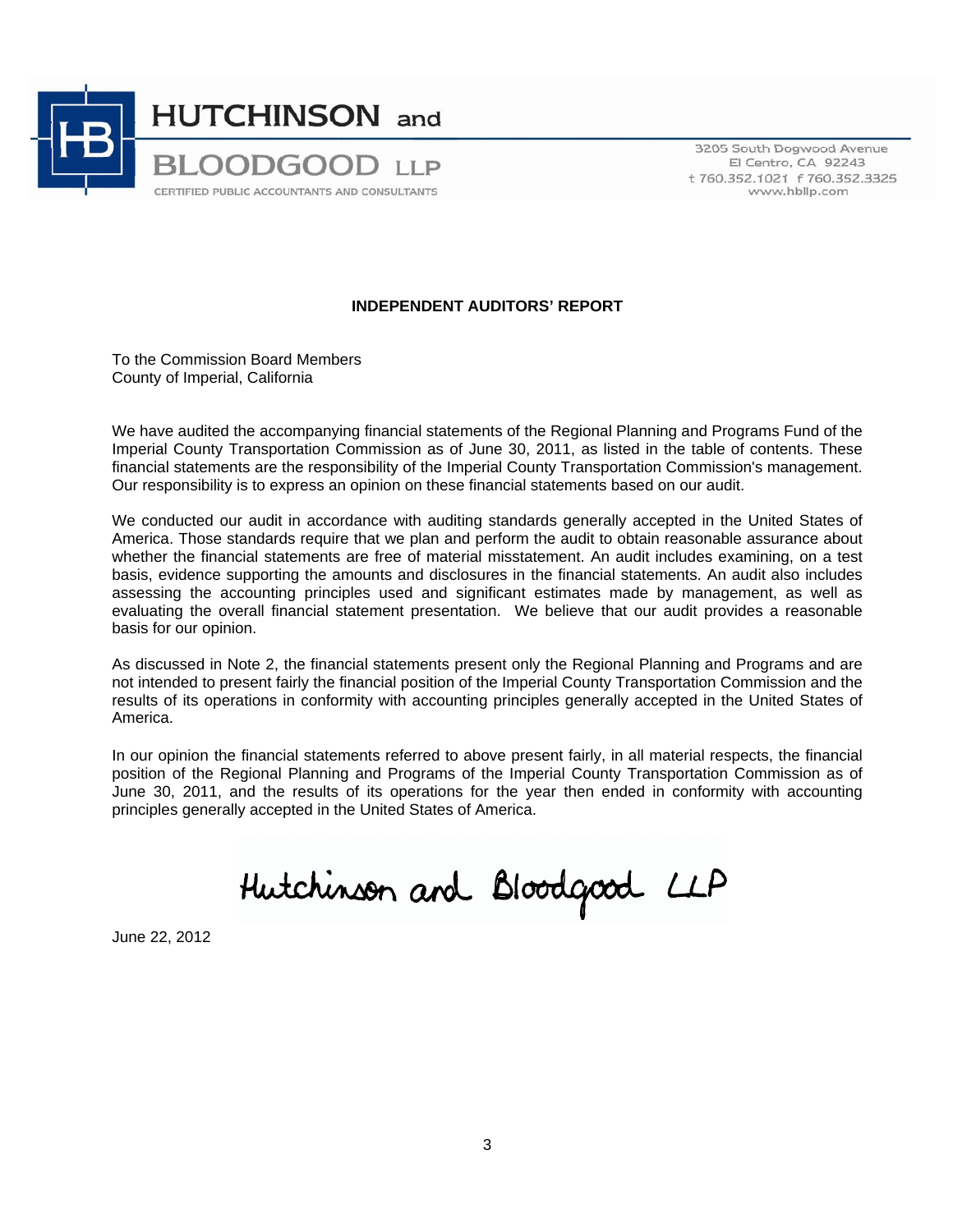# **BALANCE SHEET June 30, 2011**

|                                                       | 2011                 |
|-------------------------------------------------------|----------------------|
| <b>ASSETS</b>                                         |                      |
| Cash<br>Interest receivable                           | \$<br>206,334<br>276 |
| <b>Total Assets</b>                                   | 206,610              |
| <b>LIABILITIES AND FUND BALANCE</b>                   |                      |
| Liabilities<br>Accounts payable<br>Due to other funds | \$<br>436<br>143,999 |
| <b>Total Liabilities</b>                              | 144,435              |
| <b>Fund Balance</b><br><b>Fund Balance</b>            | 62,175               |
| <b>Total Fund Balance</b>                             | 62,175               |
| <b>Total Liabilities and Fund Balance</b>             | 206,610<br>\$        |

See accompanying notes and independent auditors' report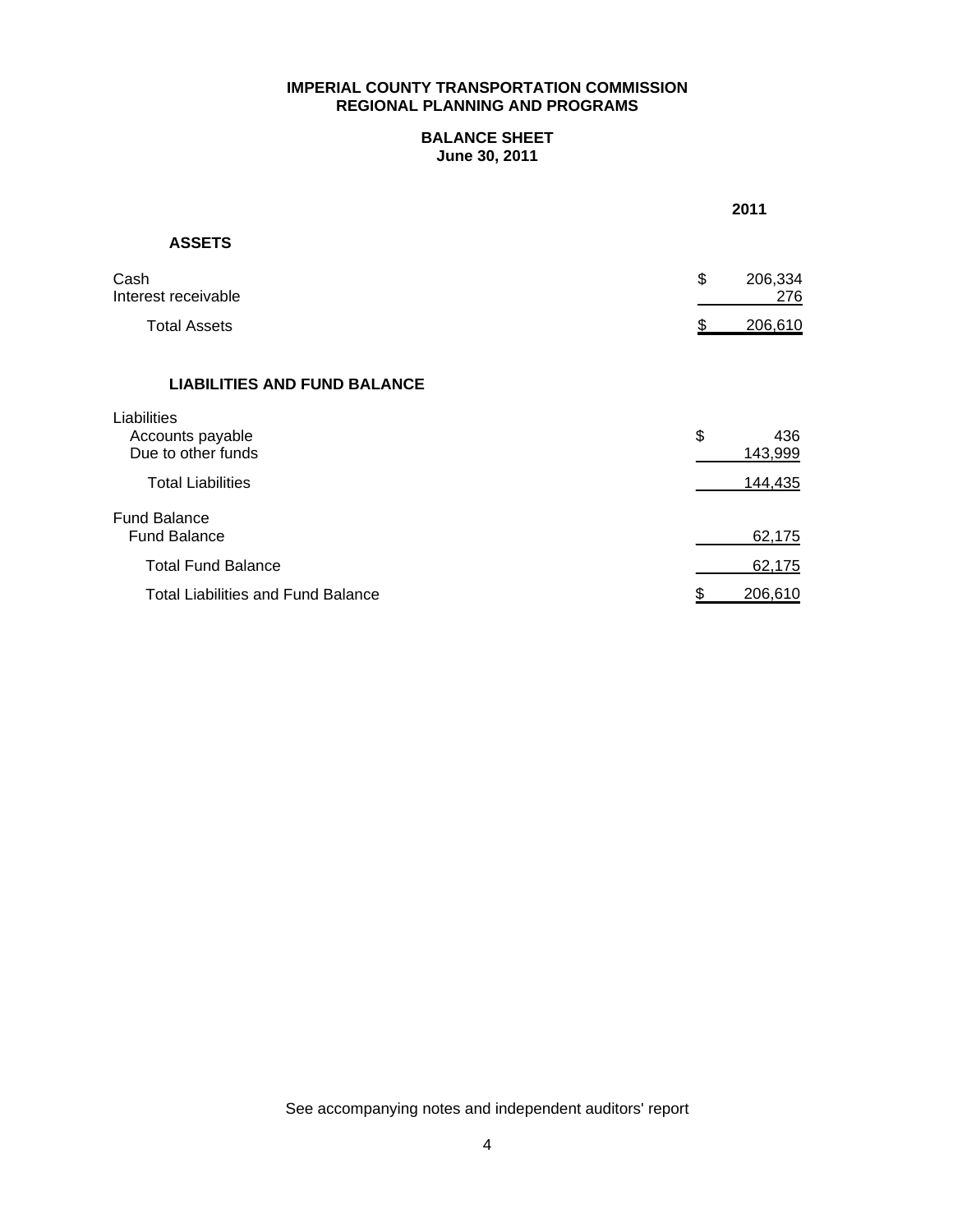# **STATEMENT OF REVENUES, EXPENDITURES AND CHANGES IN FUND BALANCE For the Year Ended June 30, 2011**

|                                                                                                                         | 2011                                  |
|-------------------------------------------------------------------------------------------------------------------------|---------------------------------------|
| Revenues<br>Revenues<br>Interest revenue                                                                                | \$<br>224,962<br>296                  |
| Total revenues                                                                                                          | 225,258                               |
| Expenditures<br>STIP-PPM Category A<br>STIP-PPM Category B<br>General and administrative expenses<br>Total expenditures | 80,352<br>62,856<br>19,875<br>163,083 |
| Excess of revenues over (under) expenditures                                                                            | 62,175                                |
| Change in fund balance                                                                                                  | 62,175                                |
| Fund balance beginning, July 1                                                                                          |                                       |
| Fund balance ending, June 30                                                                                            | <u>62,175</u>                         |

See accompanying notes and independent auditors' report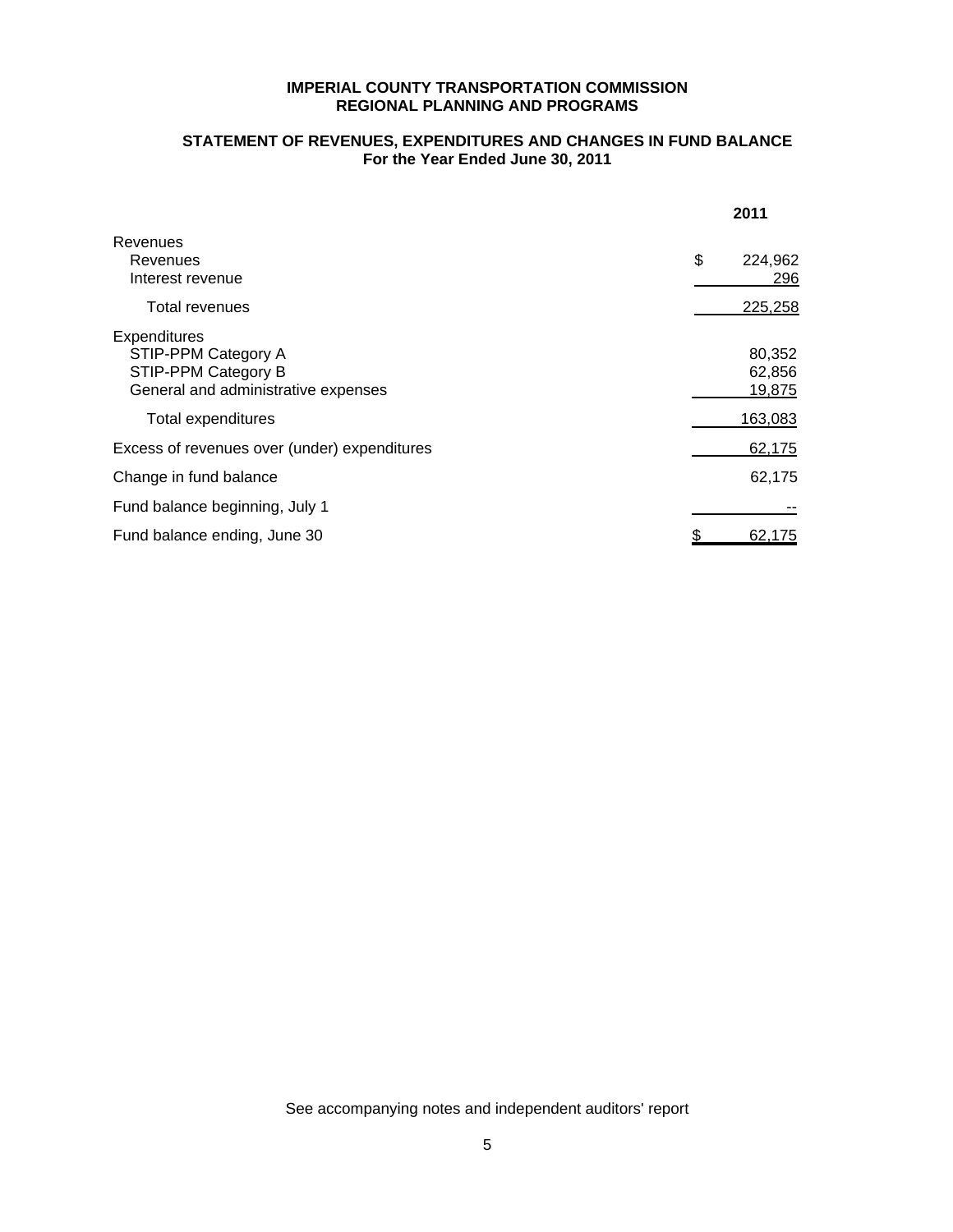# **NOTES TO THE FINANCIAL STATEMENTS June 30, 2011**

# **Note 1. SUMMARY OF SIGNIFICANT ACCOUNTING POLICIES**

#### *Reporting Entities*

The operations of the Regional Planning and Programs fund of the Imperial County Transportation Commission are accounted for in a separate set of self-balancing accounts that comprise its assets, liabilities, fund balance, revenues and expenditures.

The County's Auditor-Controller's office acts as a trustee for the funds received and disbursed. The revenues of the fund are derived from  $\frac{1}{4}$  cent of the local general sales tax collected statewide. The State Board of Equalization returns the ¼ cent to each county according to the amount of the tax collected.

The County's Auditor-Controller, based upon allocation instructions received from the Imperial County Transportation Commission (ICTC), makes disbursements from the Regional Planning and Programs fund to the County of Imperial and the cities, located within the County, which are eligible for Regional Planning and Programs funds. The allocation instructions apportion the revenues received by the Regional Planning and Programs fund among the incorporated and unincorporated areas of the County, based on population.

#### *Basis of Accounting*

The Regional Planning and Programs funds are accounted for in a trust fund using the modified accrual basis of accounting, whereby revenues are recognized when they become measurable and available to finance expenditures of the current period and expenditures are generally recognized when the related fund liabilities are incurred.

# **Note 2. ANNUAL FINANCIAL STATEMENTS**

The financial statements are intended to present the financial position, results of operations and compliance with the Transportation Development Act for only the Regional Planning and Programs fund of the Imperial County Transportation Commission .

# **Note 3. CASH AND INVESTMENTS**

Cash is pooled with other cash of the County to maximize investment opportunity and yields. Investment income resulting from this pooling is allocated to the respective funds, including the Regional Planning and Programs fund, based upon monthly average cash balances. Information regarding categorization of investments and risk can be found in the County's financial statements. The financial statements for the County of Imperial may be obtained by contacting the Auditor-Controller's office in El Centro, CA.

Investments are stated at fair value in accordance with GASB 31, *Accounting and Financial Reporting for Certain Investments and for External Investment Pools*.

See independent auditors' report